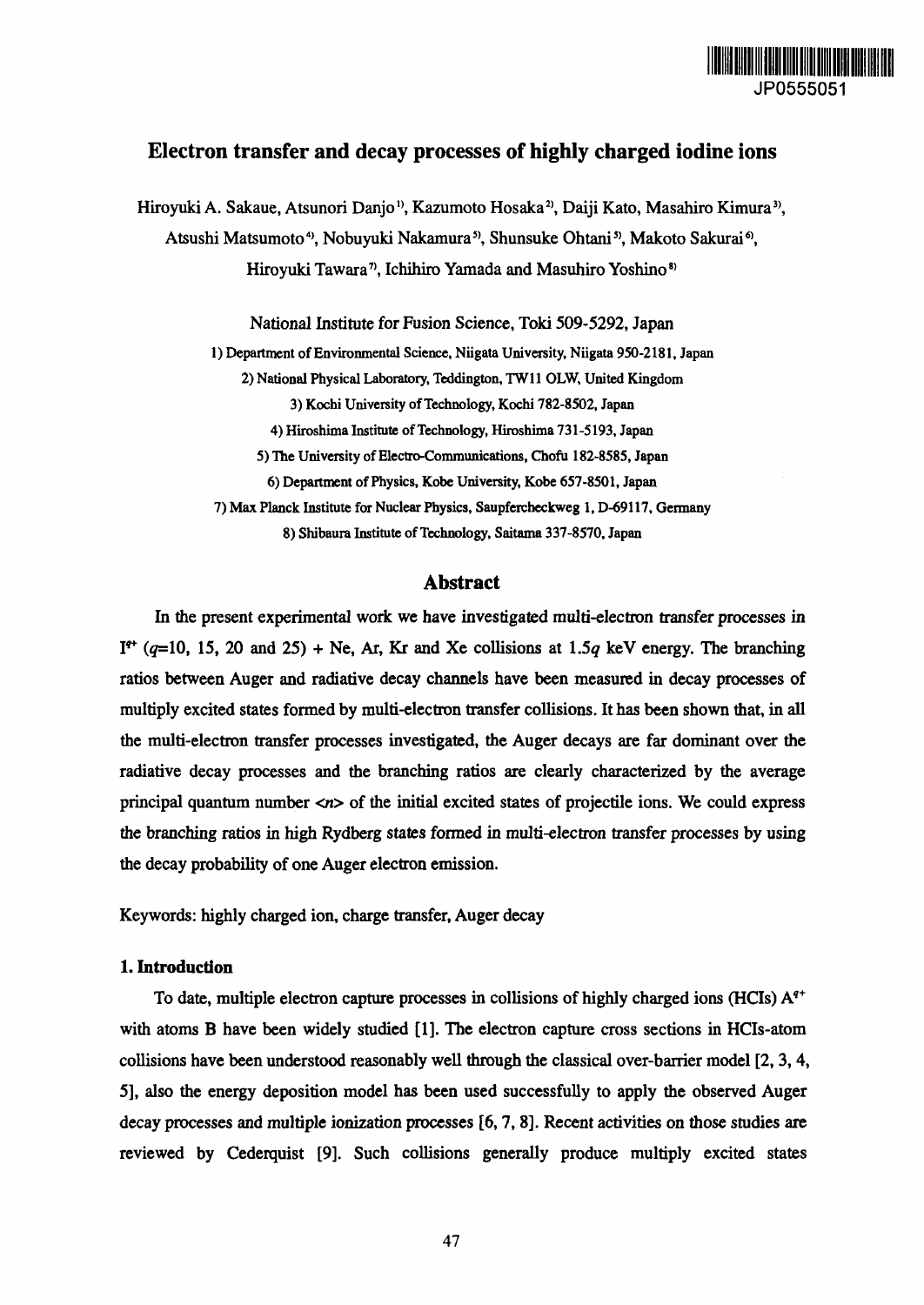$A^{(q-j)*}_{m}(n,n',\cdots)$ , which in turn are stabilized through emissions of electron(s) and photon(s):  $A^{q+} + B \rightarrow A^{(q-j)+}}^{(q-j)+} (n, n', \cdots) + B^{j+}$ 

$$
\rightarrow A^{(q-i)+} + B^{j+} + (j-i)e^- + hv + hv' + \cdots
$$

where *q* represents the charge of the incident projectile ion, *j* the number of the electrons initially transferred into the ion from target atom during the collision, and *i* the final charge change of the incident ion after stabilization and  $(n, n', \cdots)$  shows the principal quantum numbers of the electron transferred states. Since various combinations of j and *i* are possible, multiple electron capture processes are so complicated that systematic investigations are needed for the detailed understanding.

In the present study, the previous work has been extended to still higher *q* to investigate the stabilization processes of higher excited states. In general, the electron transferred levels become higher as the charge of the incident ion increases. We discuss the branching ratios of decay processes as a function of the average principal quantum number " $\langle n \rangle$ " of the electron transferred levels.

#### **2. Branching ratios of decay processes**

We consider the following multiple electron capture processes in highly charged iodine ion  $(q=10, 15, 20 \text{ and } 25)$  - rare gas atom (Ne, Ar, Kr and Xe) collisions:

$$
I^{q+} + B \to I^{(q-i)+} + B^{j+} + (j-i)e^- + \sum h v + Q
$$

 $Q$  is the translational energy gain in the collision, and  $\sum$  represents the cascade photon emissions. It is convenient to discuss the electron capture processes by dividing into the following two steps.

I) *j*-electron transfer process:

$$
I^{q+} + B \to I^{(q-j)*^{**} \cdots} (n, n', \cdots) + B^{j+} + Q
$$

where  $n, n', \cdots$  are the principal quantum numbers of the electronic states produced in this process.

II) Decay process of the excited product ion:

$$
\mathrm{I}^{(q-j)+**\cdots}(n,n',\cdots)\to\mathrm{I}^{(q-i)+}+(j-i)\mathrm{e}^-+\sum h\nu
$$

In this paper, we discuss the branching ratios of the above decay processes II) in multiply excited product ions. We have determined the branching ratios in the decay of multiply-excited ions from the coincidence measurement of the scattered and recoil ions. The present experimental apparatus and method were the same as those used in the previous work [10, 11]. The branching ratios *P(j,j-i)* in the decay of multiply-excited ions by emission of *(j-i)* electrons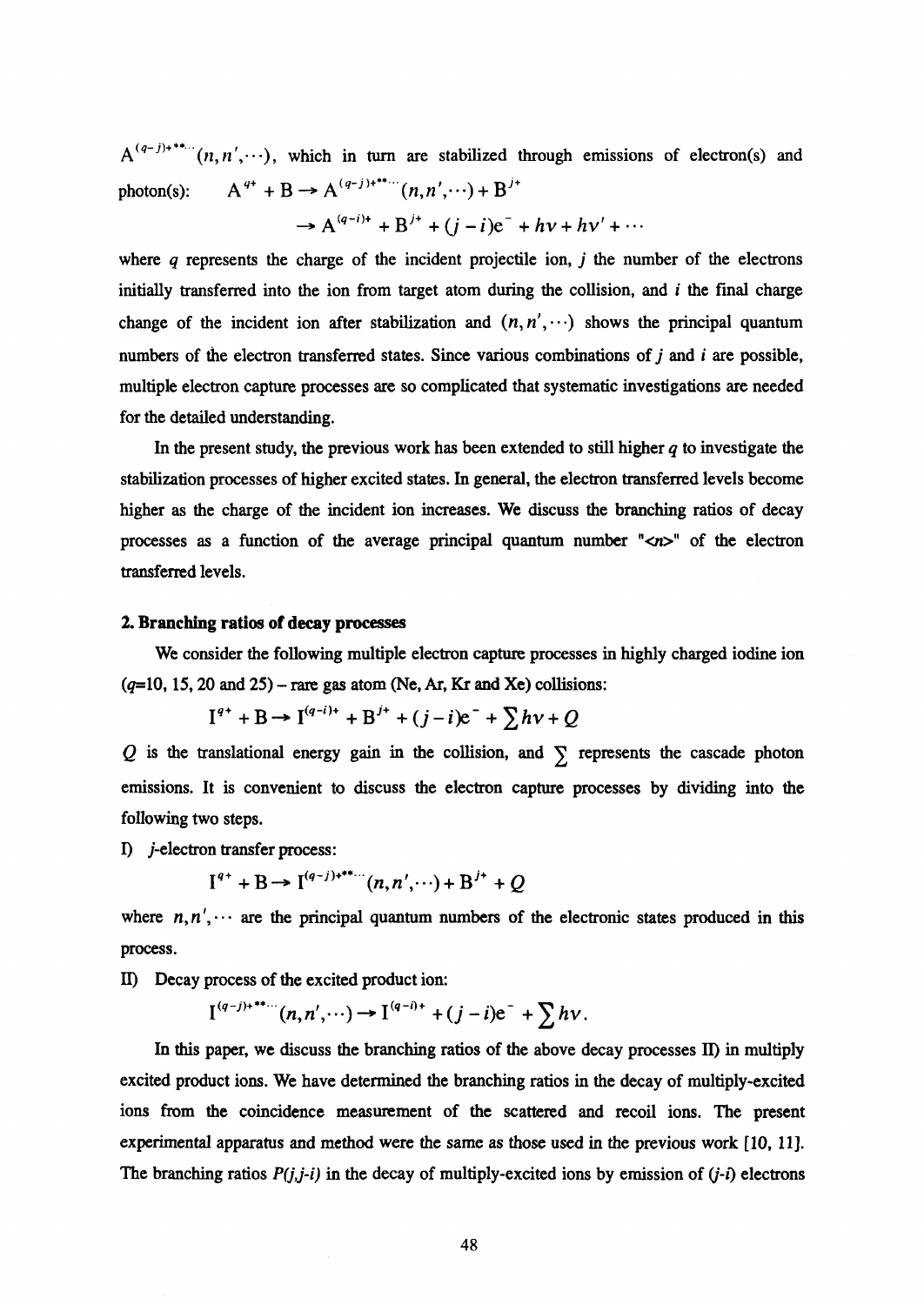after *j*-electron transfer is defined by:

$$
P(j, j - i) = \frac{\sigma_{q,q-i}^j}{\sum_{i}^j \sigma_{q,q-i}^j} = \frac{\sigma_{q,q-i}^j}{\sigma_q^j}
$$

where  $\sigma'_{q,q-i}$  is i-electron capture and j-electron removal cross section, and  $\sigma'_{q}$  is j-electron removal cross section.

We also assume that the Auger decay rates of multiply-excited states with high *n*-values do not depend strongly on the ion charge, but the number of Auger processes depends on the number of the decay channels from the excited states. Since the number of decay channels is related to the degree of the  $n$ -value, the probability of the decay process with  $j$ -electrons transferred can be expressed by using the following average value *<n>* of all *j* electrons:  $\langle n \rangle = (n_1+n_2+\ldots+n_j)/j$ . Here *n<sub>i</sub>* represents the principal quantum number of the j-th electron transferred which can be estimated from the extended classical-over-barrier-model (ECBM) [12].

Figure 1, 2 and 3 show one of the possible arrangements for the relationship between the branching ratios and the average principal quantum number  $\langle n \rangle$ . Here, we plot the measured branching ratios as a function of  $-1$ /<n><sup>2</sup>, where <n> is the value calculated with the ECBM for each *j*-electron transfer process. Here we also show the calculated threshold values  $n_{\text{str}}$  of the energetically allowed Auger decay processes for the respective branching ratio  $P(j,j-i)$ . The solid and dotted lines are drawn to guide the eyes, they show the general dependence of the branching ratios on the  $\langle n \rangle$ -values. In drawing these lines, we take the following simple principles into account: 1) the  $P(j, j-i)$  branching ratio is zero when the average transfer levels  $\langle n \rangle$  are lower

than the threshold levels  $n_{Am}$  and 2) the sum of the branching ratios equals to 1.0.

# A) Doubly-excited states

In the doubly-excited states (figure 1), we can place the branching ratio of the radiative decay to be 1.0 when the average transfer levels <n> are lower than  $n_{\text{str}} \approx 5.7$  which corresponds to the threshold levels for the *P(2,l)* processes. On the other hand, as



Figure 1.  $-1$ /<n>  $^{2}$  dependence of the branching ratios after 2-electron transfer :  $\dot{P}(2,2-i)$ . n is the principal quantum number of the transferring excited levels calculated by ECBM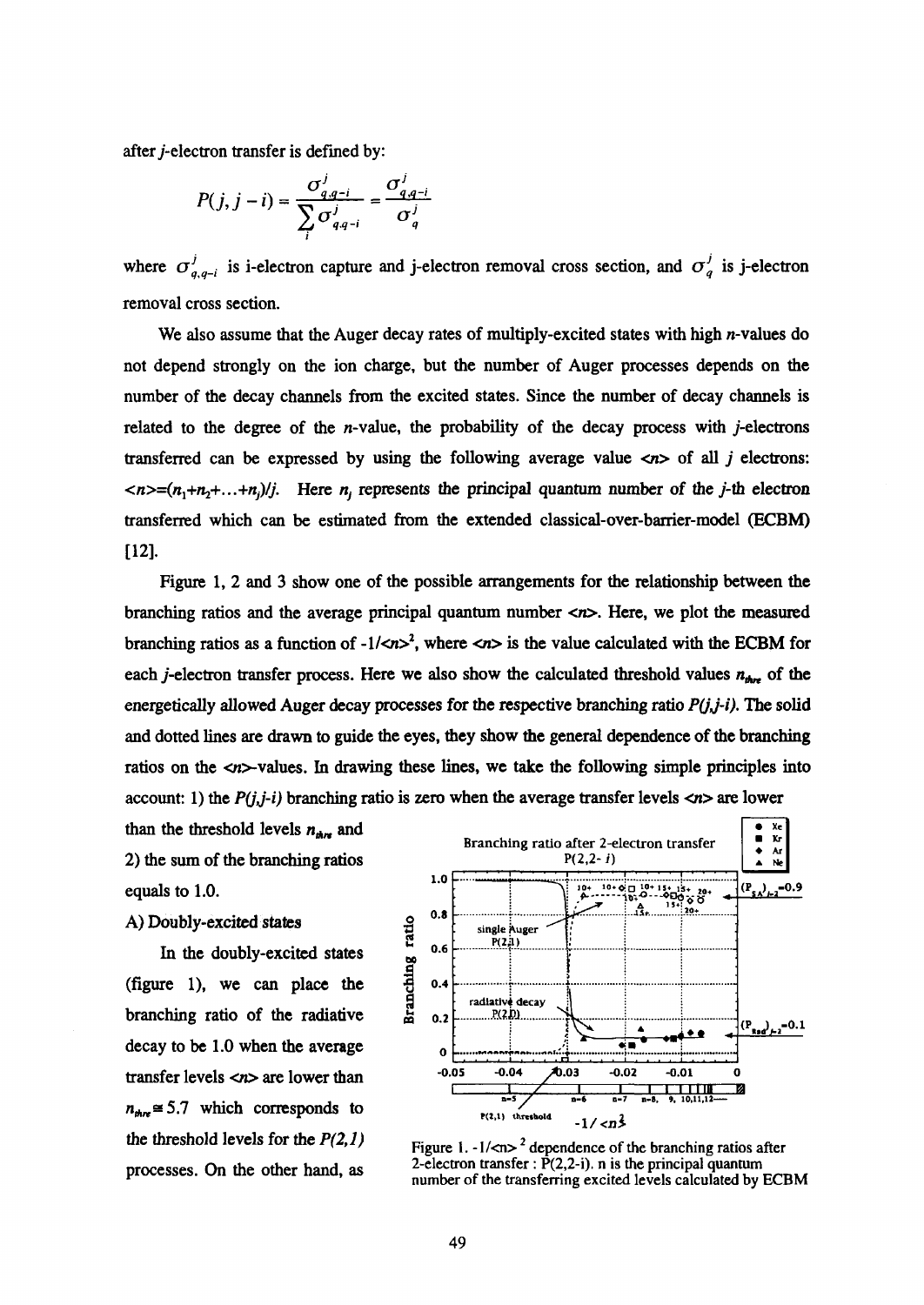*q* becomes higher, the highly charged ions capture electrons into higher excitation levels than the threshold  $(n_{\text{other}} \approx 5.7)$ , where the Auger decay becomes energetically possible. In these cases, the single Auger decay becomes dominant and the branching ratios show almost constant value. Actually as shown in our experimental results with charge state range of  $q=10-20$ , the branching ratio *P(2,l)* has been determined to be 0.9, while the branching ratio of radiative decay *P(2,0)* is about 0.1, indicating that the radiative decay rate is much smaller than the Auger decay rate.

# B) Triply-excited states

In the triply-excited states (figure 2), when three electrons are bound to the comparatively deep inner shells  $(5.3 \leq n \leq 6)$ of the ion, the excited states of ions decay dominantly by



Figure 2.  $-1$ /<n><sup>2</sup> dependence of the branching ratios after  $3$ -electron transfer:  $P(3,3-i)$ .



Figure 3.  $-1$ /<n><sup>2</sup> dependence of the branching ratios after 4-electron transfer: P(4,4-i).

emitting one electron. However, when the electrons are transferred to levels higher than the  $P(3,2)$  threshold level ( $n_{\text{obs}} \approx 6$ ), the single Auger decay processes start to decrease, and instead the double Auger decay processes start to increase gradually. When the three electrons are transferred to higher excited states ( $\langle n \rangle \ge 8$ ), the fraction of the double Auger decay reaches up to about 0.8. Finally all of the branching ratios  $(P(3,0), P(3,1))$  and  $P(3,2)$ ) keeps roughly constant in high *<n>* region, where the radiative decay processes almost disappear and the Auger decay processes become dominant.

C) Quadruply-excited states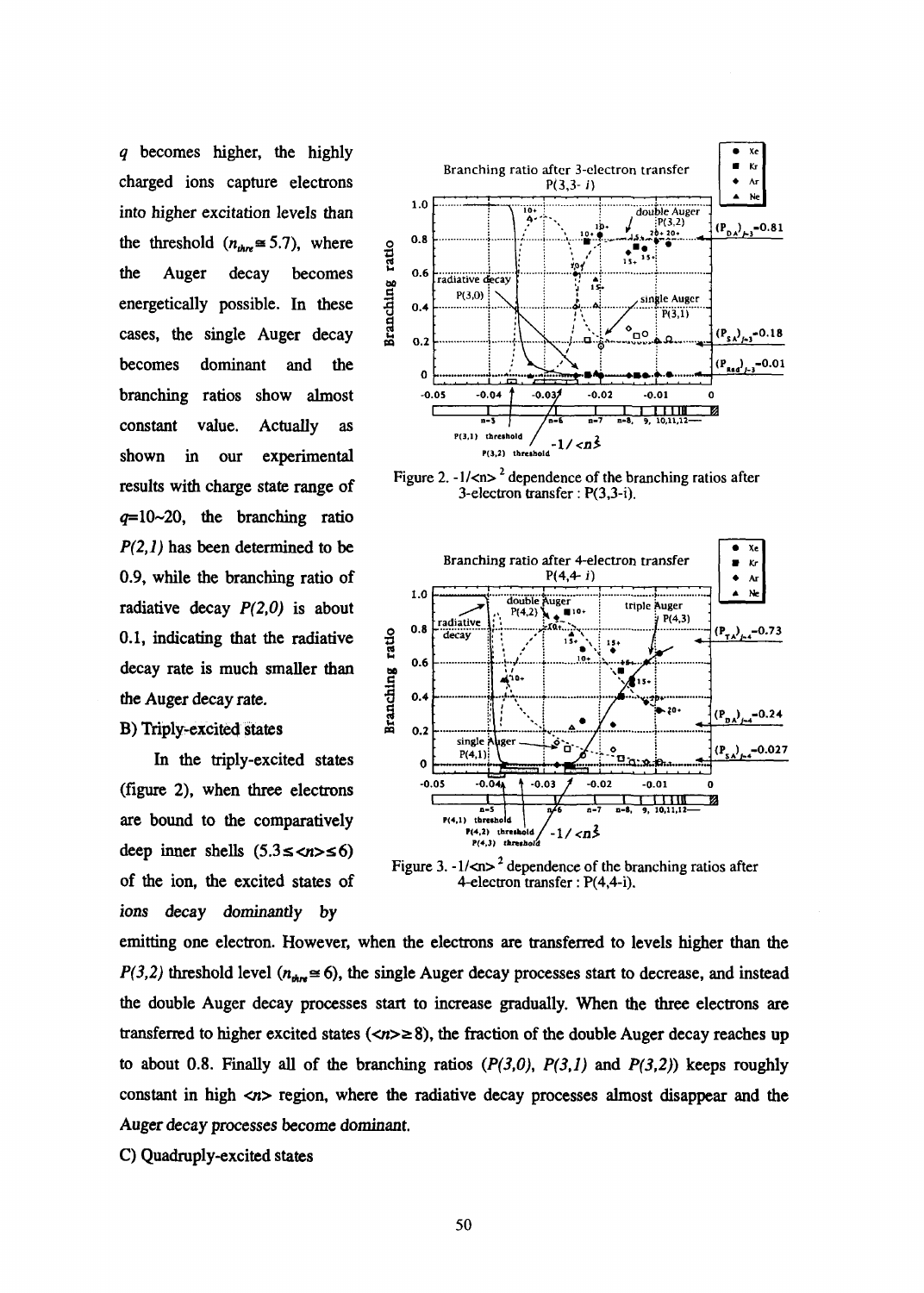Similarly, in the quadruply-excited states (figure 3), the double Auger decay processes increase as the single Auger decay processes decrease at  $\langle n \rangle \approx 5.3$  and afterwards become dominant at  $\langle n \rangle \cong 6$ . The triple Auger decay channel is opened at  $\langle n \rangle \cong 6.3$ , the threshold for *P(4,3).* The ratios of double and triple Auger decays are turned inversely near  $\langle n \rangle \approx 8$ . If the four electrons are transferred into still higher excited states  $(\langle n \rangle \ge 11)$ , the triple Auger decay channels become dominant and the *P(4,3)* approaches to about 0.7.

Through the above arrangements of experimental data, we have summarized the general feature in the decay processes from the multiply-excited states produced by many-electron transfer collisions. When electrons are transferred to higher levels than the threshold  $\langle n_{\text{th}} \rangle$ , the Auger decay dominates rather than the radiative decay. Then as the transferred levels go up higher  $\langle n \rangle$ , the Auger decay with more than one electron emissions becomes favorable. Finally, all of the branching ratios for radiative and Auger decay processes take constant values as an asymptotic characteristics with high <n>.

We will discuss the observed systematic behavior for the decay processes of highly excited ions with multi-Rydberg electrons. At first, we define  $R_{Auger}$  as the decay probability with single Auger electron emission and R<sub>rad</sub> as the radiative decay probability, respectively, from sufficiently high  $\langle n \rangle$  levels produced by the multi-electron transfer, where  $R_{Auser} + R_{rad} = 1$ . For the doubly-excited states with  $\langle n \rangle$  higher than the threshold level  $n_{\text{thr}} = 5.7$ , the branching ratios, *P(2,l)* and *P(2,0)* become constant and are 0.9 and 0.1, respectively, as shown in figure 1. Therefore, the  $R_{\text{Auser}}$  corresponds to the asymptotic value of the branching ratio for the single Auger electron decay from the doubly-excited state produced by two-electron transfer  $(j=2)$ collision:  $(P_{SA})_{j=2} = P(2,1)$ , and the  $R_{rad}$  also corresponds to the branching ratio for the radiative decay:  $(P_{rad})_{j=2} = P(2,0)$ , which are determined experimentally as follows:

$$
(P_{SA})_{j=2} = R_{Auger} = 0.9, \quad (P_{rad})_{j=2} = R_{rad} = 0.1.
$$

In three and four-electron transfer collisions, triply- and quadruply-excited states can be produced, which may decay radiatively and ejecting two or three electrons. Here, we make assumptions that, for the multiply-excited states with asymptotically high  $\langle n \rangle$ , the successive Auger decay processes are favorable, which take place successively with combination of cascading single Auger processes, whose probabilities are nearly the same because the multielectrons still remain in high Rydberg states after the first and the succeeding Auger decay processes. On the other hand, we suppose that the multi-Auger decay processes ejecting correlated two or three electrons simultaneously is negligible.

Next, we discuss the decay processes from the triply-excited states with high  $\langle n \rangle$ . There are three possible processes with own branching ratios, 1) the successive double Auger decay: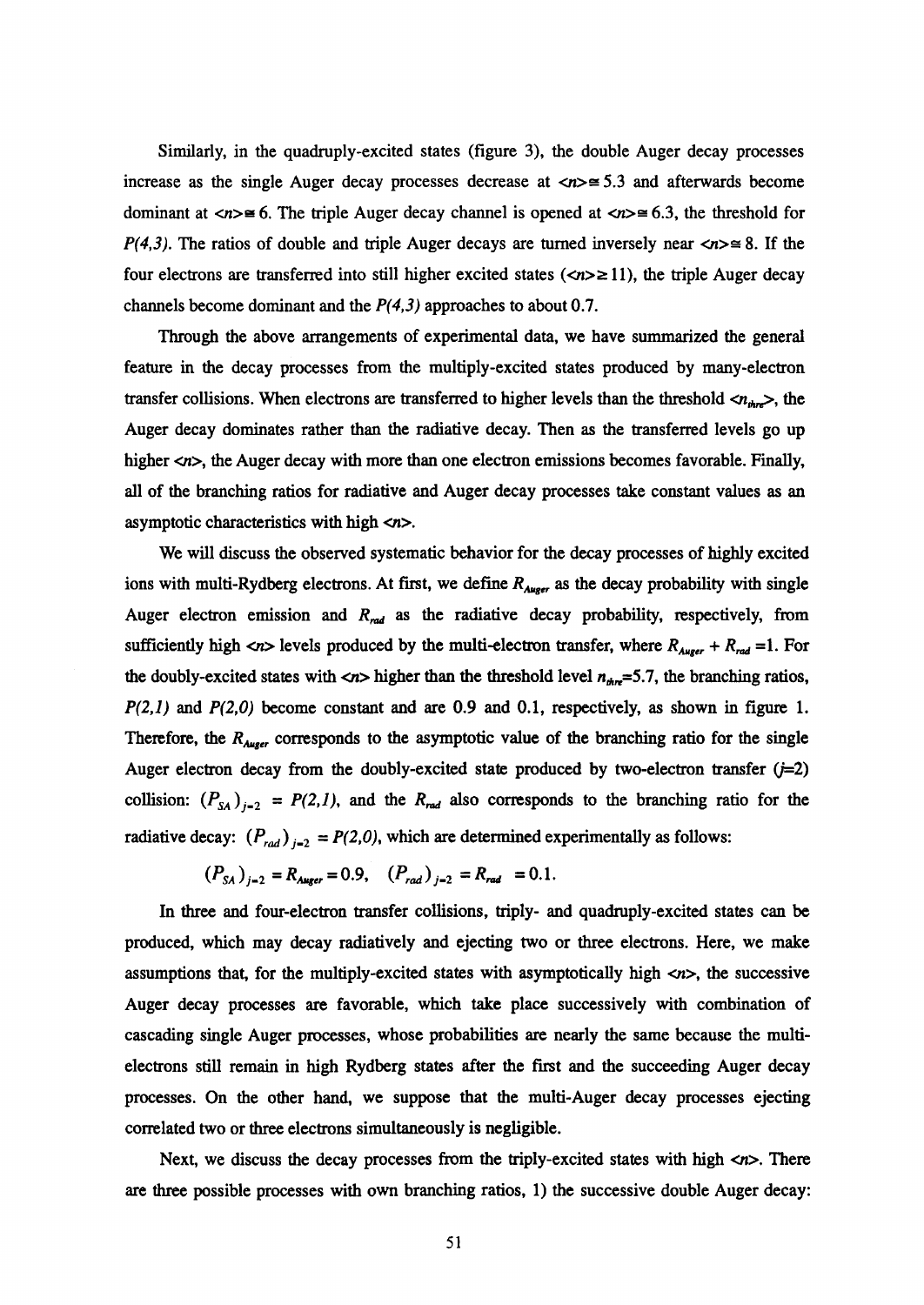$(P_{DA})_{i=3}$ , 2) the combination of single Auger and radiative decay:  $(P_{SA})_{i=3}$  and 3) the combination of two pure radiative decay:  $(P_{rad})_{i=3}$ . Based on the above assumptions, the respective branching ratios are expressed as follows:

$$
(P_{DA})_{j=3} = (R_{Auger})^2,
$$
  
\n
$$
(P_{SA})_{j=3} = 2 \times R_{Auger} \times R_{rad} = 2 \times R_{Auger} \times (1 - R_{Auger}),
$$
  
\n
$$
(P_{rad})_{j=3} = (R_{rad})^2 = (1 - R_{Auger})^2.
$$

As the asymptotic value of  $R_{Auser}$  has been found to be 0.9 from our experiment, the above branching rations are calculated to be  $(P_{DA})_{j=3} = 0.81$ ,  $(P_{SA})_{j=3} = 0.18$  and  $(P_{rad})_{j=3} = 0.01$ . These values are shown in figure 2 with horizontal arrows. The calculated branching ratios are in good agreement with the asymptotic values in the observations, as seen in figure 2, for threeelectron transfer processes.

By extending similar discussion to the decay processes from the quadruply-excited states, the branching ratios of the stabilization probabilities with the triple, double, single Auger and pure radiative decay can be described as follows:

$$
(P_{TA})_{j-4} = (R_{Auger})^3,
$$
  
\n
$$
(P_{DA})_{j-4} = 3 \times (R_{Auger})^2 \times R_{rad} = 3 \times (R_{Auger})^2 \times (1 - R_{Auger}),
$$
  
\n
$$
(P_{SA})_{j-4} = 3 \times R_{Auger} \times (R_{rad})^2 = 3 \times R_{Auger} \times (1 - R_{Auger})^2,
$$
  
\n
$$
(P_{rad})_{j-4} = (R_{rad})^3 = (1 - R_{Auger})^3.
$$

The calculated values are  $(P_{TA})_{i=4} = 0.73$ ,  $(P_{DA})_{i=4} = 0.24$ ,  $(P_{SA})_{i=4} = 0.027$  and  $(P_{rad})_{i=4}$  =0.001, respectively. These values are shown in figure 3 and again found to reproduce the observed values.

### **3. Conclusions.**

The present observation of branching ratios suggests that the Auger decay processes after multiple electron transfer are characterized by the principal quantum number *n* of the transferred level and are nearly independent of the projectile ion charge *q* for *q=* 10-20 range. Asymptotic characteristics of the branching ratios for the related decay modes are described as a combination of successive Auger processes, and well reproduced in terms of the probability determined in the observation of decay processes from the doubly-excited ions with asymptotically high Rydberg electrons. We have found that the branching ratios in high Rydberg states formed in multi-electron transfer processes can be expressed in terms of the decay probability  $(R_{Ause})$  for one Auger electron emission.